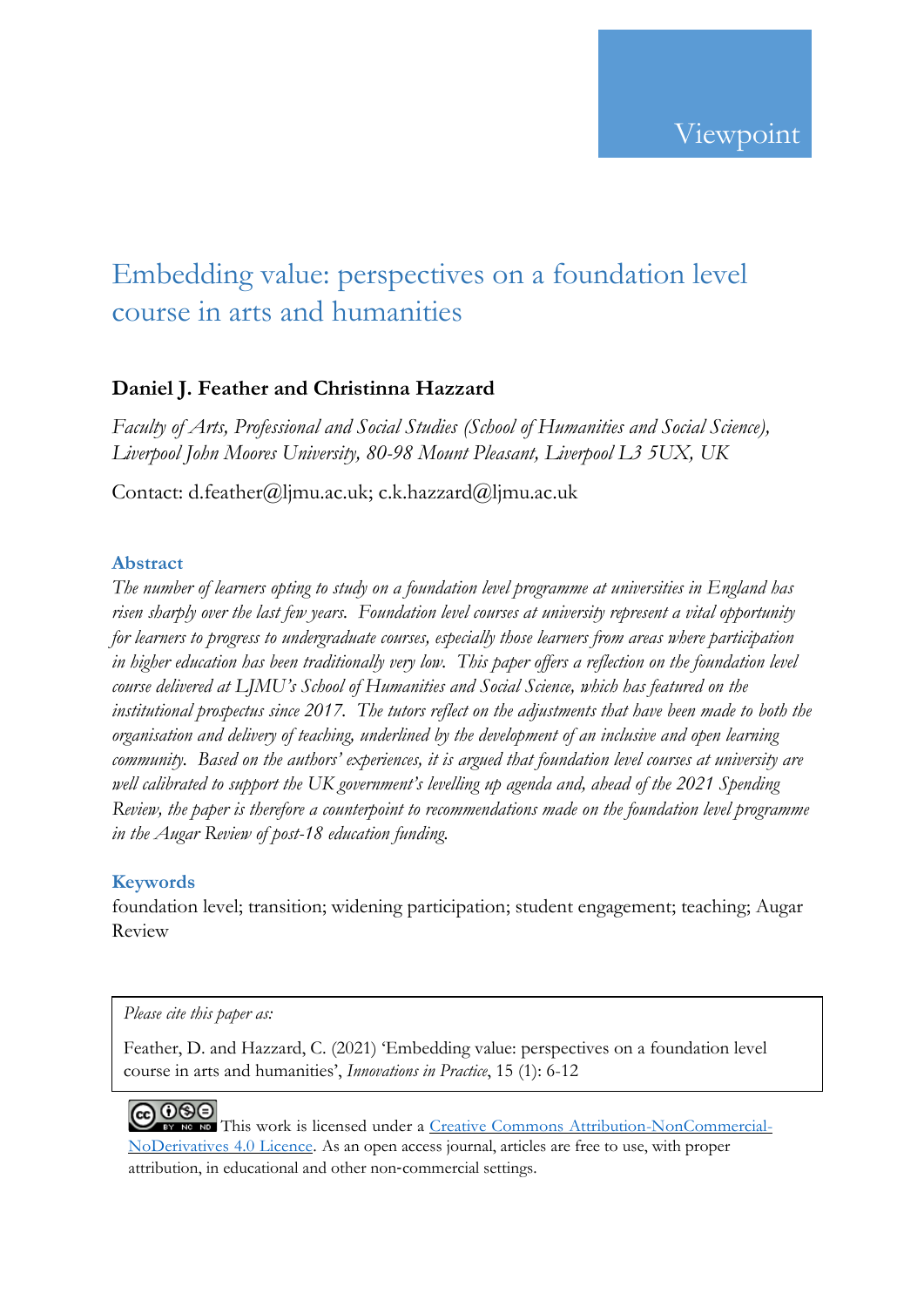Daniel Feather and Christinna Hazzard: Embedding value: perspectives on a foundation level course in arts and humanities

#### **Embedding value**

This paper offers reflections on our experiences of delivering the Arts and Humanities foundation year at LJMU since its inception in September 2017. It will highlight the adjustments that have been made over the first four years of the course, informed by feedback from students and critical reflection by staff. We argue that the foundation level course at university plays a vital role in closing the gap for students previously underrepresented in the sector and, consequently, we offer a counterpoint to the claim made by Philip Augar's (2019) review of post-18 education and funding that foundation level courses in universities in England represent 'poor value for money' (p. 104). In highlighting the successes of LJMU's Arts and Humanities foundation programme, both in terms of student progression and attainment, and as a way for socially disadvantaged groups to access higher education (HE), we argue that such courses are incredibly well calibrated to prepare learners for undergraduate study, which has been largely driven by specialised and dedicated support alongside the subjectspecific knowledge provided by tutors.

As we write, the sector is still recovering from a global pandemic. Huge sums of money have been spent by the UK government to keep the economy going. As the autumn budget – and Spending Review (SR21) – loom into view, the HE sector is holding its breath. We argue that foundation level courses at university have a critical place in helping the UK 'build back better' and in 'levelling up' and that the courses – some of which are in relative infancy at several universities – should be viewed as a medium to long-term project, helping many disadvantaged young people to refocus their ambitions relative to further study.



Page | 7

#### **The Augar Review**

On 19 February 2018, Prime Minister Theresa May announced that there would be a "wide ranging review into post-18 education" led by Philip Augar. In rejecting a move back to a fully taxpayer funded system, the PM outlined that the review would examine how future students would contribute to the cost of their studies, including "the level, terms and duration of their contribution".

Following publication of the terms of reference, a call for evidence was made on 21 March 2018; the consultation ran for six weeks and closed on 2 May 2018. Submissions were received from a wide range of post-compulsory education bodies and mission groups, including: Universities UK; GuildHE; the Russell Group; Million+; University Alliance; the Institute for Fiscal Studies; the Association of Employers and Learning Providers; the University and Colleges Union; the Association of Colleges; and the National Union of Students.

The review was published on 30 May 2019. An interim conclusion of the review was released on 21 January 2021, as the government announced an intention to consult on further reforms to the HE system in spring 2021, before setting out a full response to the report and final conclusion of the review alongside SR21.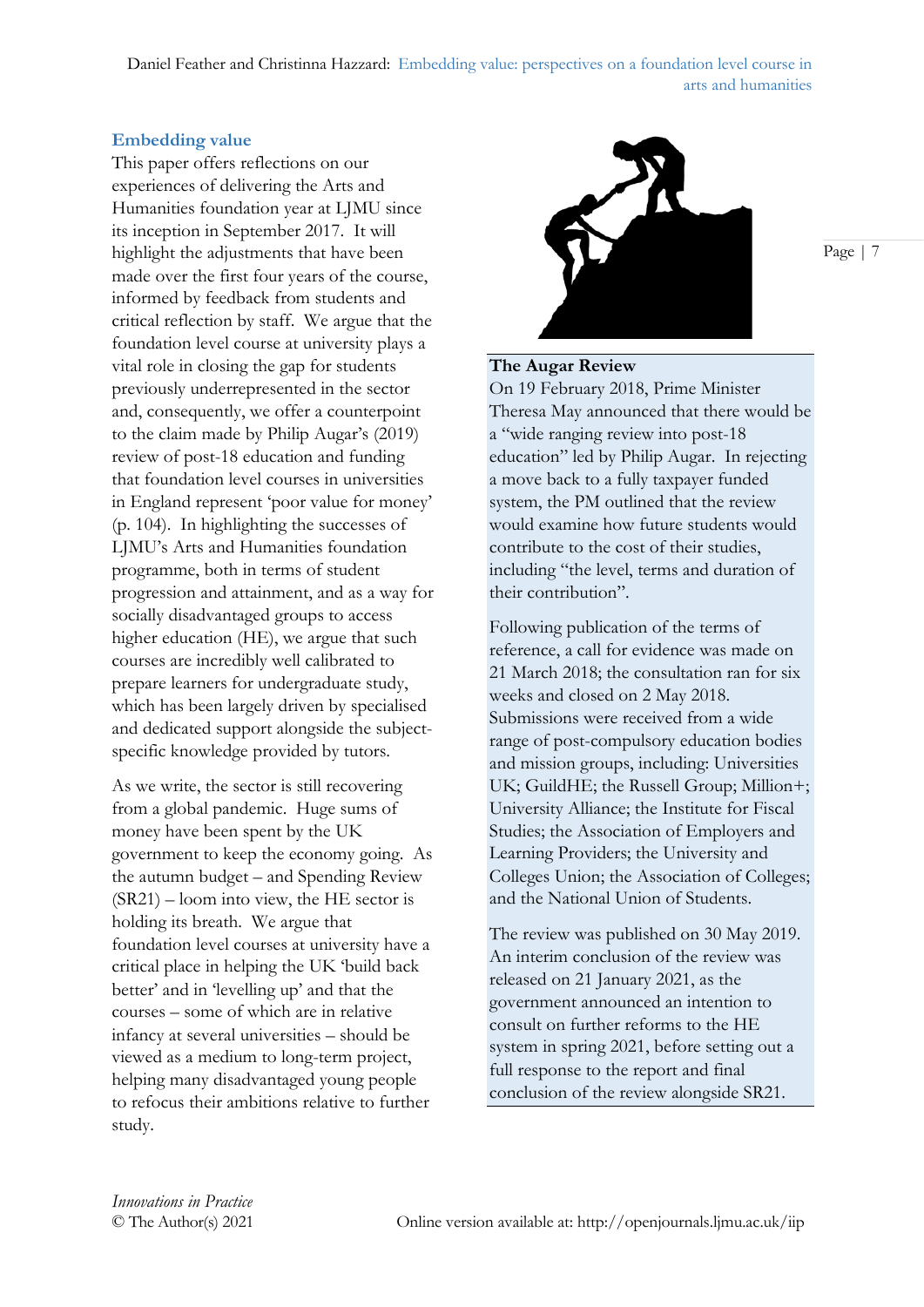#### **Foundation level**

*Foundation – Definition:*

- *1. The lowest load-bearing part of a building, typically below ground level.*
- *2. An underlying basis or principle.*

For a variety of reasons, not every learner in compulsory education achieves the grades they wish for. Providing a broad introduction to a variety of subjects, foundation level (Level 3) courses offer a valuable bridge towards undergraduate (Level 4 [first year]) study, especially for those who need to strengthen their academic and study skills and, consequently, to rebuild their confidence and self-esteem.

Between 2012/13 and 2017/18 the number of students undertaking foundation level courses in universities almost tripled from 10,430 to 30,030 (Office for Students [OfS], 2019: 3). In this same timeframe, the number of students undertaking access to HE courses in further education (FE) colleges fell from 36,880 to 30,410 (OfS, 2019: 3). Although just a fraction of the intake of all students enrolling at university, the trajectory of growth of foundation level underlines the positive impact of recruitment strategies, especially in those communities where participation in HE is low (Braisby, 2019; McLellan et al., 2016; Nathani, 2019). In light of the lower number of 18 year olds in the period 2016/17 to 2018/19, the growth in numbers of foundation level students made business sense to universities, with some commentators even contending that the courses were a 'cash cow' for the sector (Kernohan, 2019).

# **Being and becoming**

The senses of 'being' and 'becoming' are important in education (Barnett, 2007) and, as we discovered from our students, 'place' was an important theme in their feedback.

The very idea of the Arts and Humanities foundation year being delivered *in university* and the benefits arising from *a university experience*, had a strong emotional hold for many, even amongst those who had considered the alternative of an access course delivered at an FE college. To help understand this, we discovered a strong attachment to the potential of 'social learning' and engagement with other Level 4 (and over) students on campus and in sports clubs and societies. Some learners were also attracted to particular opportunities, such as studying abroad or the chance of a university paid internship. We cite these insights ahead of our reflections on our own practice, as it helps but into perspective the reasons why many of our students have thrived on our course. Their personal goals are evident at the outset of their engagement with the programme and, as practitioners, it is important that we do not lose sight of these during their learning journey with us.

#### **Mature learners**

Most of our students on the foundation course come straight out of school. However, we have also accepted a few mature learners who, despite having the necessary grades for direct enrolment to an undergraduate course, have chosen instead to undertake foundation level study, especially if they are transitioning after a very long gap in education. Thus, foundation courses can address sectoral concerns on the marked decrease in 21 year old (and over) applicants to universities, especially to institutions outside London (UCAS, 2018).

# **LJMU Arts and Humanities Foundation Year**

Since the inception of the programme we have come to understand the myriad reasons why the foundation year is important to

*Innovations in Practice*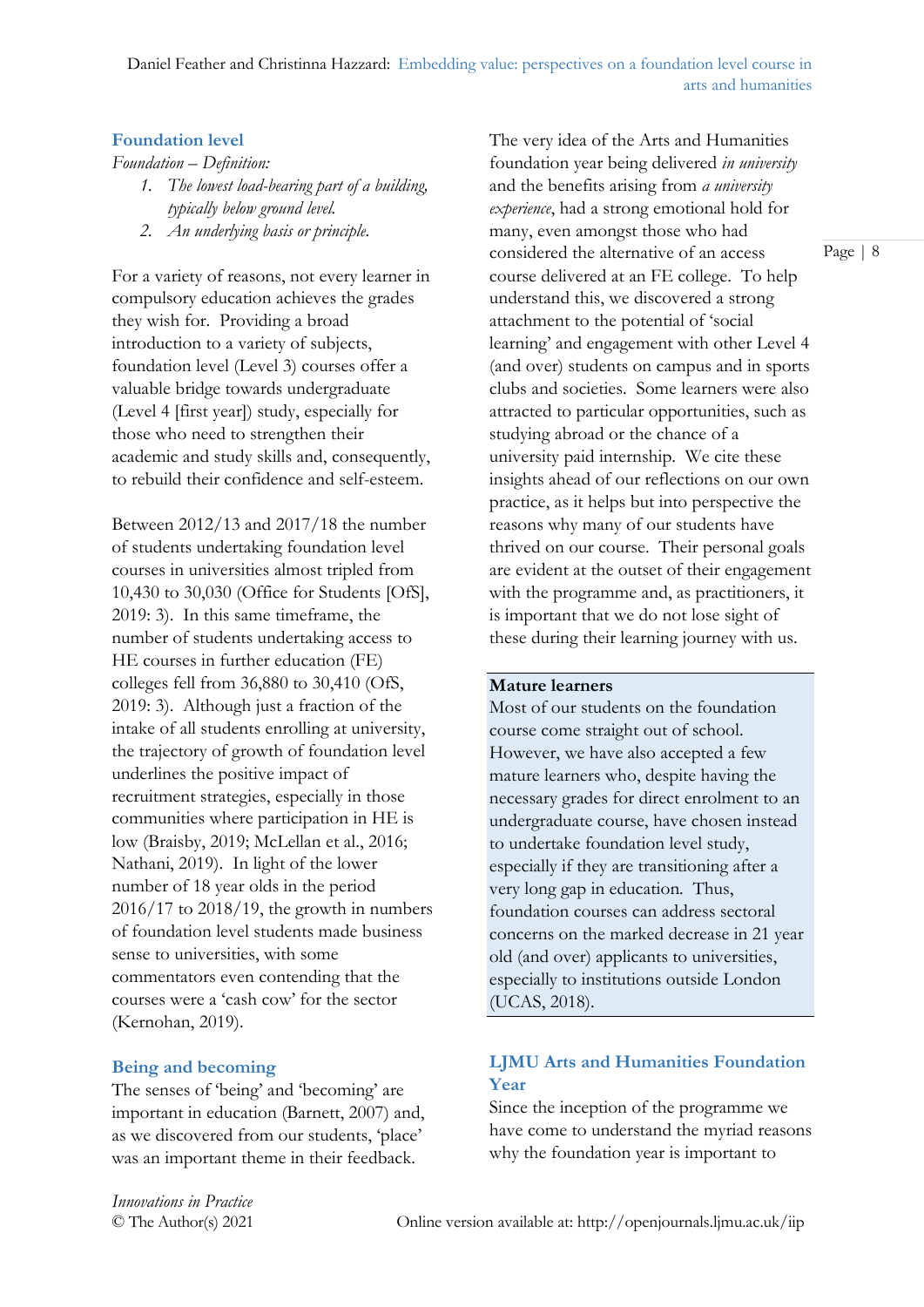many. From mental health issues to a lack of support offered during students' compulsory education, we have become all too aware of the emotional issues encountered by our students' learning journeys before they come to LJMU. Empathy and support is a recurring theme as a vast proportion of our learners reside in areas of low participation in HE and, therefore, not had the quality of mentoring to equip them to achieve better. Our awareness and understanding of our students' needs has informed the nature of the support given. In fact, close engagement with our foundation students has helped to improve other forms of support to undergraduates, such as the personal tutoring schemes. We have acted on this intelligence and helped build a more intricate and informed perspective on the nature of support which, in turn, has been fed forward to LJMU's student progress and wellbeing teams.

When students have joined the course, their immediate concerns relate to the gaps they perceive relative to their Level 4 peers. Thus, we begin with focusing on developing students' sense of referencing (learning to critically evaluate the sources they are consulting), *appreciating* and understanding research, and learning to be confident in verbal and written reasoning. These 'pillars' of the learning experience are gradually developed over the course of the year rather than taught at the start and forgotten about.

The Arts and Humanities foundation course is part of a broader, cross faculty foundation year at LJMU. All staff who teach on this course also teach on the undergraduate programme linked to their own subject specialism. We have successfully created spaces for our foundation students to explore these subjects as they consider their options for Level 4 study: this enculturation

– getting to know a little about the teachers and their subject specialism – has served to demystify several aspects of the undergraduate experience.

How we encourage students to feel comfortable in themselves and in the content that they are engaging with has been at the heart of our success. Students have quickly adapted to the rhythm and elements of our teaching which, in feedback offered, have been found to be highly popular. For instance, we have taken special care to adapt what we teach and, to cite one prominent example, we have developed a series of scaffolded questioning techniques and activities that break down complex topics and concepts (cf. Meyer and Land [2012]). We therefore offer significantly more bitesized and focused readings when compared with content reproduced for Level 4 students. Our intention here is to boost engagement for, as studies have shown, when content can be broken down in meaningful chunks, attitudes and outcomes can also be transformed (Mistry, 2011). The resulting impact has been revelatory. With the likelihood of students engaging with this content – short and targeted sections of key texts rather than whole articles - the seminars and workshops have been significantly more vibrant. (Attendance, which has been a thorny issue in the sector, has also been extremely good.) Allied to this, we also try to understand which aspects of the course students enjoy and try to inject this into course planning. Thus, in the development of the programme, we have ensured that lessons are weighted towards greater subject specific content. The key lesson here is, as Paul Ramsden (2003) counsels, we can improve our teaching if we ensure there is dialogue with learners. Our students have been effusive in writing up their reflections on aspects of the teaching they enjoy most, or do not warm to, on

*Innovations in Practice*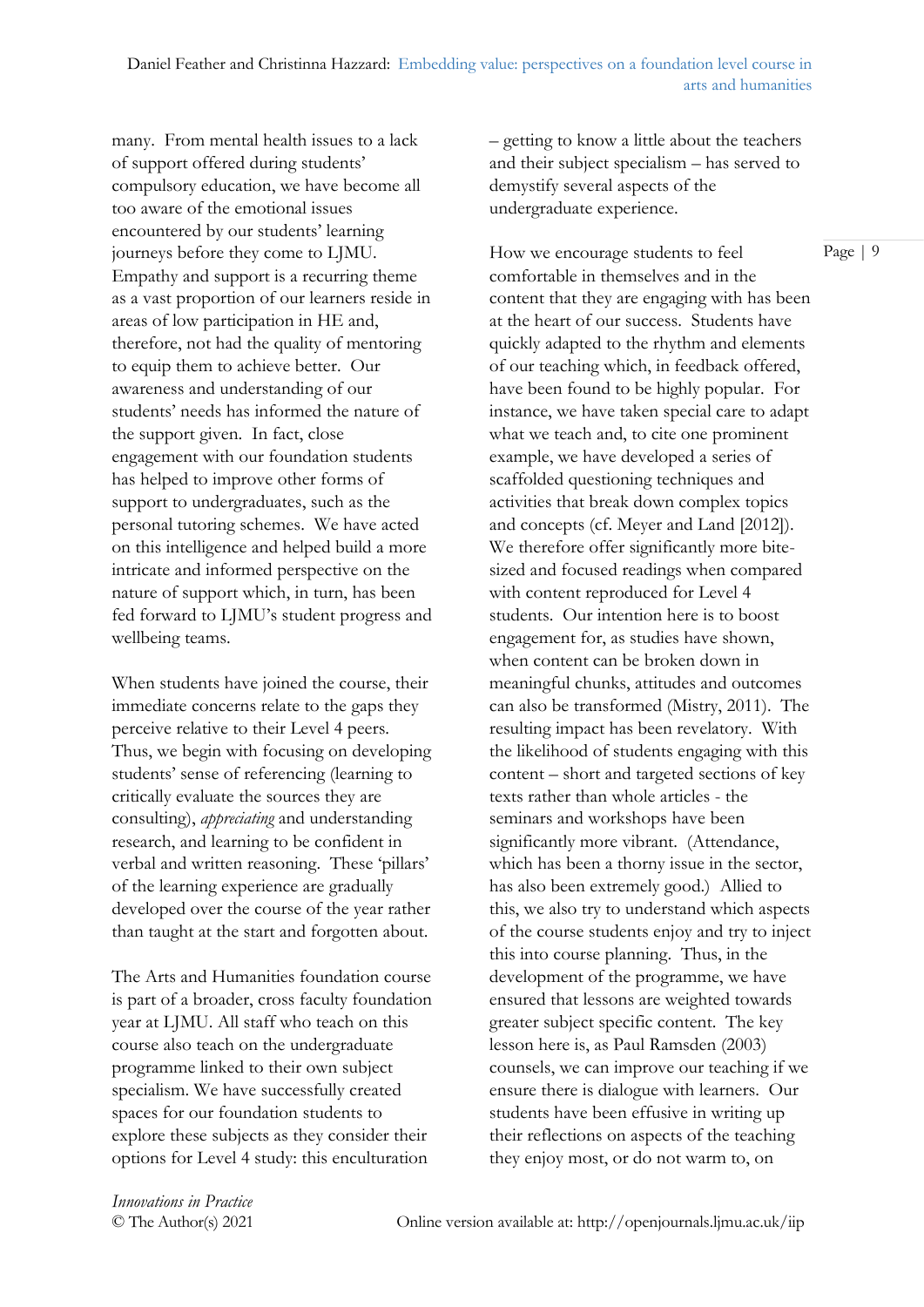Post-It notes which they attach to a board at the end of the seminars and workshops.

We want our learners to feel continuously connected and not feel overwhelmed at any point. Therefore, we plan all assessments very carefully. For instance, assignments are broken down into smaller components which focus on developing core skills. Over the course of the year assignments increase in both length and complexity to ensure students are continually challenged and fully prepared for the rigors of undergraduate study; the final assignment on two modules involve 1,500-word essays, using a minimum of four peer-reviewed secondary sources and, in word length, this is roughly equivalent to assignments completed by Level 4 students at the start of their programme.

An important marker for success is in how students engage with staff. Relationships have been relatively easy to build with a small cohort of students. Trust is an important factor and, as indicated earlier, students do not feel intimidated to apply their reasoning in class. This then extends to their written drafts and we regularly see students who seek informal feedback on their work however incomplete this may be. In a sense the formative and summative feedback that is offered becomes much more meaningful, as we have already derived an insight into students' critical reasoning skills, verbal and oral presentation and a sense of their progress and direction. It also means that we can highlight to the learner relevant resources and support to help iron out any weaknesses ahead of any future assignments.

Finally, and by no means least, as a team we meet regularly to reflect on the adjustments we have made in both our teaching methods and organisation of the course. We have a

shared understanding on the principles we wish to apply and, moreover, a shared sense of our development as practitioners and leaders.

#### **Conclusion**

How do we judge value? To whom, and for what purpose? There have been many proxy 'value *for money'* assessments, for instance in the debate that has been raging about number of contact hours in university (Quality Assurance Agency, 2011). Our foundation level students' sense of value is calibrated somewhat differently. As staff, we have seen healthy improvements in students' self-belief which has been reflected in the quality of their work. To take a programme perspective, year-on-year improvements in course evaluation data and student persistence (i.e. lower drop-out rates) is testament to the culture we have nurtured (namely how we interact with our students both in and out of class). It has come as little surprise to us to learn of individuals, from our earliest cohort in 2017/18, who are directing their aspirations to master's (Level 7) study.

The HE sector in England is highly transactional and this can obscure some of the intimate personal and social achievements. As we await the government's decisions in this autumn's budget and SR21, the Augar Review's recommendation to withdraw funding for foundation level courses in England remains, as Sheffield Hallam University's vice-chancellor describes, short sighted (Husbands, 2021). Of course, the review was undertaken when there was no pandemic or severe fracture in student learning. Thus, as Chris Husbands contends, now is not the time to consider jettisoning university-based foundation courses but to ensure that those Gen Z (or 'Gen COVID') learners, who have been

*Innovations in Practice*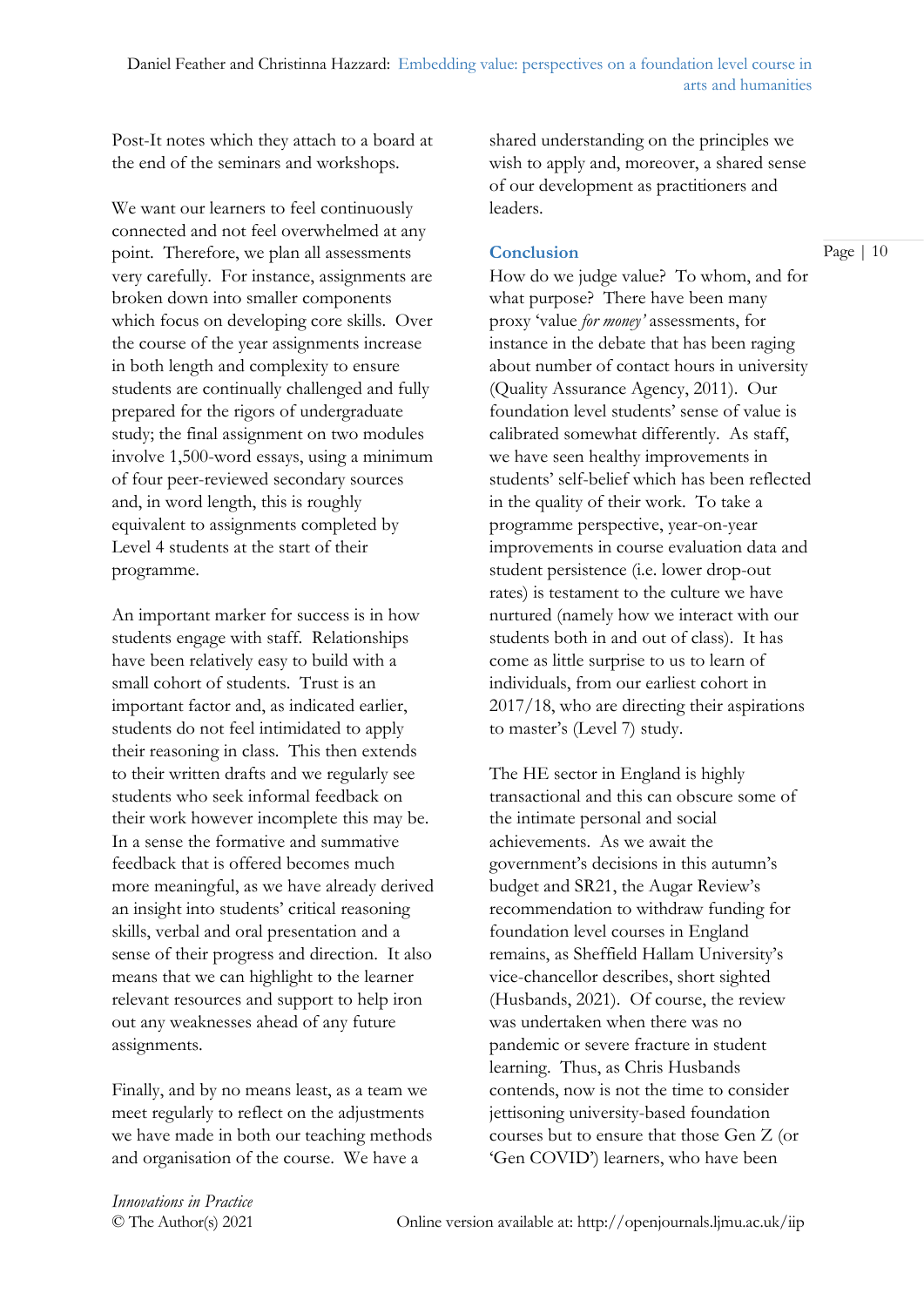significantly impacted by the pandemic, continue to remain supported (Policy Perspectives Network, 2021). As our experiences underline, the Augar Review's narrow focus on the (monetary) cost of a foundation level course at a university versus one delivered at an FE college fails to appreciate how our learning community has flourished and thrived. It is *this foundation* that can help the nation's recovery to 'build back better' and help society 'level up'.

September 2021

**Daniel J. Feather** *is Senior Lecturer in History and course co-ordinator for the Arts and Humanities Foundation year;* **Christinna Hazzard** *is Lecturer in Humanities, and teaches on the Arts and Humanities Foundation year.*

**Innovations in Practice** is Liverpool John Moores University's peer-reviewed journal on learning, teaching, student engagement and higher education.

# **References**

Augar, P. (2019) *Post-18 Review of Education and Funding: Independent Panel Report*, London: Department of Education

Barnett, R. (2007) *A Will to Learn: Being a Student in an Age of Uncertainty,* Maidenhead: Open University Press & Society for Research into Higher Education

Braisby, N. (5 August 2019) The value of foundation years in higher education' [blog] Higher Education Policy Institute, retrieved from:

[https://www.hepi.ac.uk/2019/08/05/the](https://www.hepi.ac.uk/2019/08/05/the-value-of-foundation-years-in-higher-education/)[value-of-foundation-years-in-higher](https://www.hepi.ac.uk/2019/08/05/the-value-of-foundation-years-in-higher-education/)[education/](https://www.hepi.ac.uk/2019/08/05/the-value-of-foundation-years-in-higher-education/) (accessed November 2020)

Kernohan, D. (2019) 'Why abolish the foundation year? [blog], Wonkhe, retrieved from: [https://wonkhe.com/blogs/why](https://wonkhe.com/blogs/why-abolish-the-foundation-year/)[abolish-the-foundation-year/](https://wonkhe.com/blogs/why-abolish-the-foundation-year/) (November 2020)

McLellan, J., Pettigrew, R. and Sperlinger, T. (2016) 'Remaking the elite university: An experiment in widening participation in the UK', *Power and Education*, 8 (1): 54–72. DOI: [10.1177/1757743815624117](https://doi.org/10.1177/1757743815624117)

Meyer, J. and Land, R. (2012) *Overcoming Barriers to Student Understanding: Threshold Concepts and Troublesome Knowledge,* Abingdon: Routledge

Mistry, V. (2011) 'Critical care training: using Twitter as a teaching tool', *British Journal of Nursing,* 20 (20): 1292-1296, DOI: https://doi.org/10.12968/bjon.2011.20.20.1 292

Nethrani, Y. (2019) 'Year 0: a foundation for widening participation' [blog], Higher Education Statistics Agency, retrieved from: [https://www.hesa.ac.uk/blog/16-05-](https://www.hesa.ac.uk/blog/16-05-2019/foundation-year-research) [2019/foundation-year-research](https://www.hesa.ac.uk/blog/16-05-2019/foundation-year-research) (November 2020)

Office for Students (2019) *Preparing for Degree Study* (OfS 2029.20), retrieved from: [https://www.officeforstudents.org.uk/medi](https://www.officeforstudents.org.uk/media/f3450e04-2d2b-4b33-932f-41140d57c41e/ofs2019_20.pdf) [a/f3450e04-2d2b-4b33-932f-](https://www.officeforstudents.org.uk/media/f3450e04-2d2b-4b33-932f-41140d57c41e/ofs2019_20.pdf)